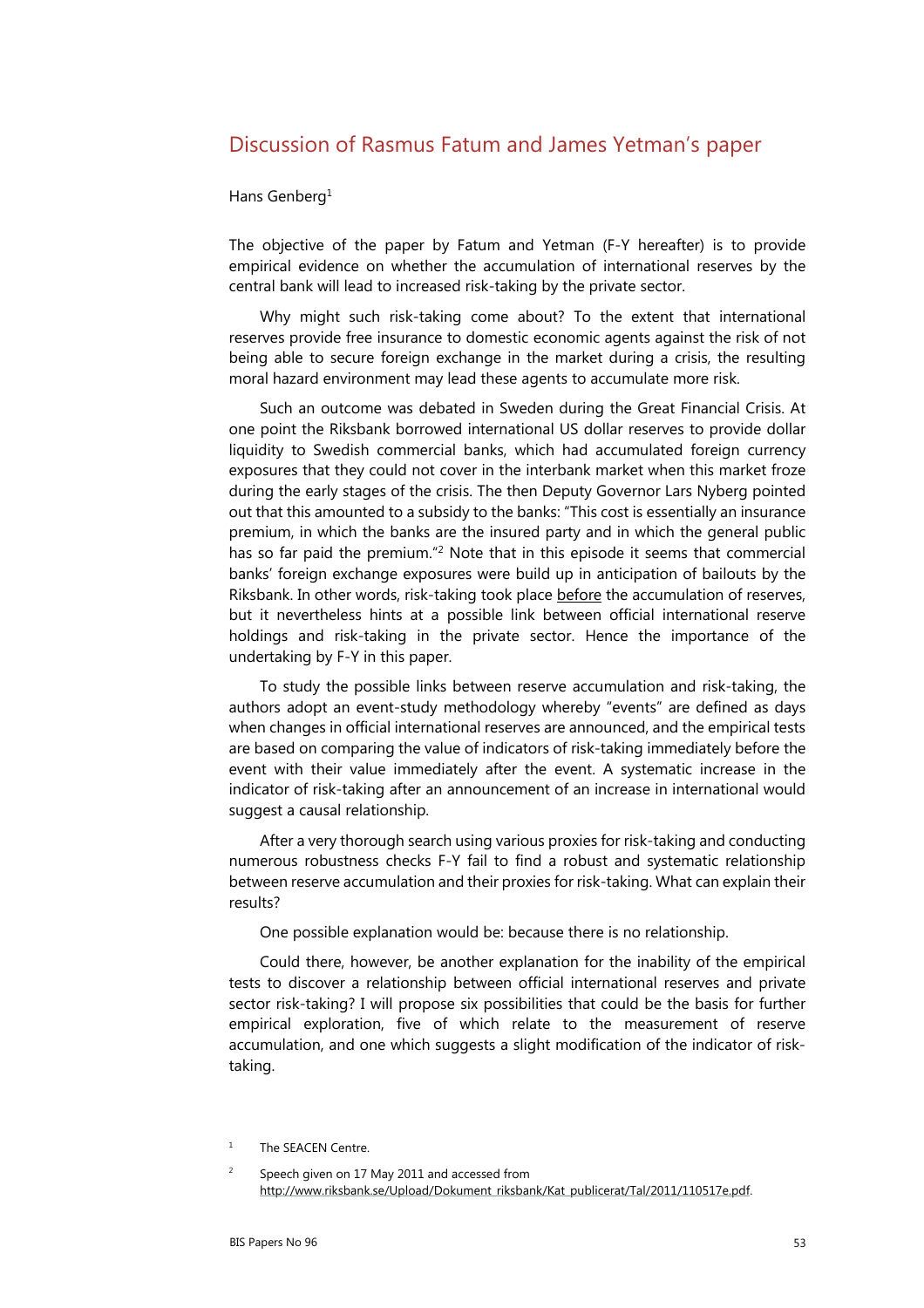# Possible reasons for a lack of relationship, and some suggestions for extending the empirical tests

1. Does adding to "excessive" reserves provide additional insurance. Are there diminishing marginal effects?

Consider a central bank that has already accumulated a stock of reserves large enough to provide insurance against considerable risk-taking in the private sector. Would the accumulation of additional reserves lead to additional risk-taking of the same marginal magnitude, or might there be diminishing (or, alternatively, increasing) marginal impact? To test for this possibility, one could interact the variable indication that reserve accumulation has taken place with the size of the existing stock of reserves.

#### 2. Dealing with traditional reasons for accumulating reserves

Traditionally authorities are thought to accumulate reserves to cover risks associated with exposure to fluctuations in trade or the access to international capital markets. This has led to defining reserve adequacy in terms of import cover (conventionally expressed as a minimum of three months) or in relation to the size of short-term external debt (the Greenspan-Guidotti rule of 100% cover). The effect on risk-taking of reserve accumulation by a central bank that has inadequate reserves based on these criteria would surely be different from the effect of reserve accumulation by a central bank that already has adequate reserves, which is thus accumulating "excessive" reserves that could more easily be used to bail out risk-taking by the private sector.

As in the previous case, there would a non-linear effect of reserve accumulation on risk-taking, and it could be captured by a threshold measure whereby the effect would only be present once the reserve level has exceeded the measure of adequate reserves according to the traditional reasons for holding international reserves.

### 3. Does the way reserves are accumulated matter?

Some authorities may accumulate reserves as a conscious policy to reach a level of reserves they consider adequate to deal with possible drains resulting from sudden export shortfalls or capital outflows. Others, however, build up (or draw down) reserves as a by-product of the pursuit of other policies. A clear example of an institution that falls into the second category is the Hong Kong Monetary Authority, which operates a currency board system in which changes in international reserves are completely endogenous to the evolution of the current and capital account balances of the economy and to valuation effects on the existing stock of reserves. To a first approximation, this does not depend on the HKMA's assessment of what constitutes an adequate level of reserves.

In other cases, reserve accumulation may also be the consequences of the pursuit of other objectives. Central banks that manage their exchange rate may on occasion accumulate reserves in the process of countering what they perceive to be disruptive capital flows, even if they consider their reserve level to be adequate.

It is possible that reserve accumulation that is a by-product of other policies has a different impact on risk-taking in the private sector than accumulation that is the result of a deliberate move on the part of the central bank. If so, it would be useful to try to separate the two in the empirical analysis, possibly, as a first step, by conducting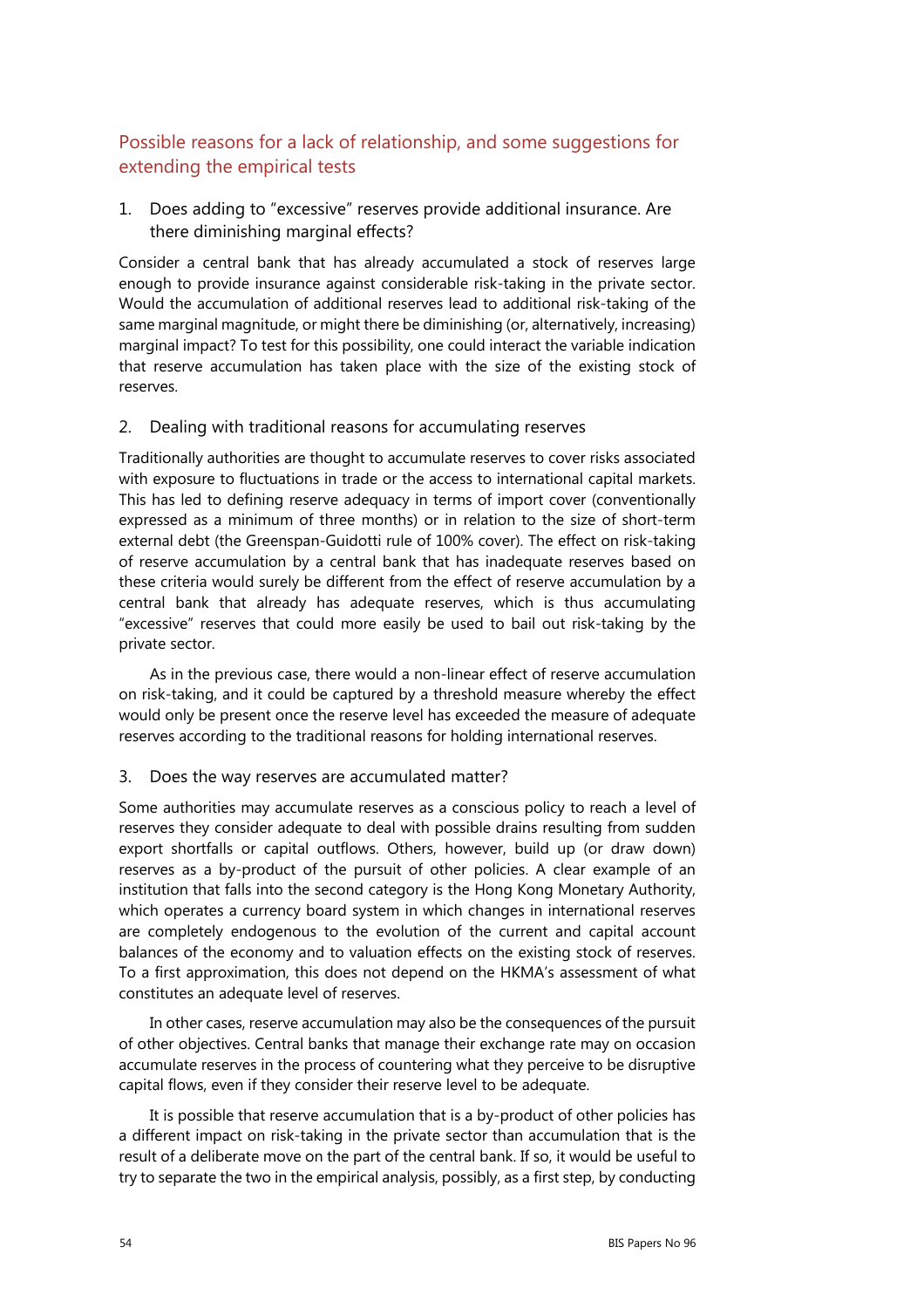the tests separately for countries that are classified as having fixed, or heavily managed, exchange rates on the one hand, and those that have freely floating exchange rate regimes on the other.

4. Is it reserve accumulation that matters, or is it the stock of international reserves?

Consider a central bank that has a large stock of international reserves, a stock that is considerably higher than a level based on "needs". Suppose this central bank is running down its reserves in a particular period. Would this be a sign for the private sector to scale back on risk-taking because the central bank is walking away from providing insurance? I would argue not, if the level of reserves is still large enough to be used for assisting the private sector should the central bank so decide.

According to this argument, it is the level of reserves held by the central bank and not the act of accumulating or drawing down reserves that matters for private sector risk-taking, and it is much more difficult to deal with empirically than the case where it is accumulation that matters. The event-study methodology used by F-Y would probably have to be replaced by an empirical model of risk pricing where the level of reserves can have a potential role. This would have to be left for a separate paper.

5. Do banks assume that the central bank will come to the rescue irrespective of the current level of reserves since the central bank may be able to borrow reserves?

Recall the example from Sweden in the beginning of these comments. The Swedish central bank apparently believed it was necessary to help Swedish commercial banks by borrowing USD funds in the international capital markets that the banks could no longer access during the Great Financial Crisis. This appears to be a situation where the increase in international reserves comes after and not before the risk-taking of the private sector. In other words, it is the perceived willingness of the central bank to engage in a bailout that matters, and the level of reserves it holds on its balance sheet does not appear to be the determining factor. As in the previous case, investigating this possibility empirically is beyond what F-Y set themselves as a task.

6. Measuring the change in the variable that serves as a proxy for risktaking

The methodology used by F-Y relies on indicators of risk-taking that are measured as a zero-one variable: zero if there is no change in the indicator from immediately before the announcement of a change in international reserves, and one if the change in the indicator suggests an increase in risk-taking. This way of measuring the presence of risk-taking gives no weight to the size of the change in the indicator.

It would seem to be a simple matter to weight the change in the observations so that larger positive changes in the indicator would get more influence in the statistical tests.

### Final remarks

The paper by Fatum and Yetman deals with an important issue for the evaluation of the costs and benefits of official reserve accumulation. They have carried out a very